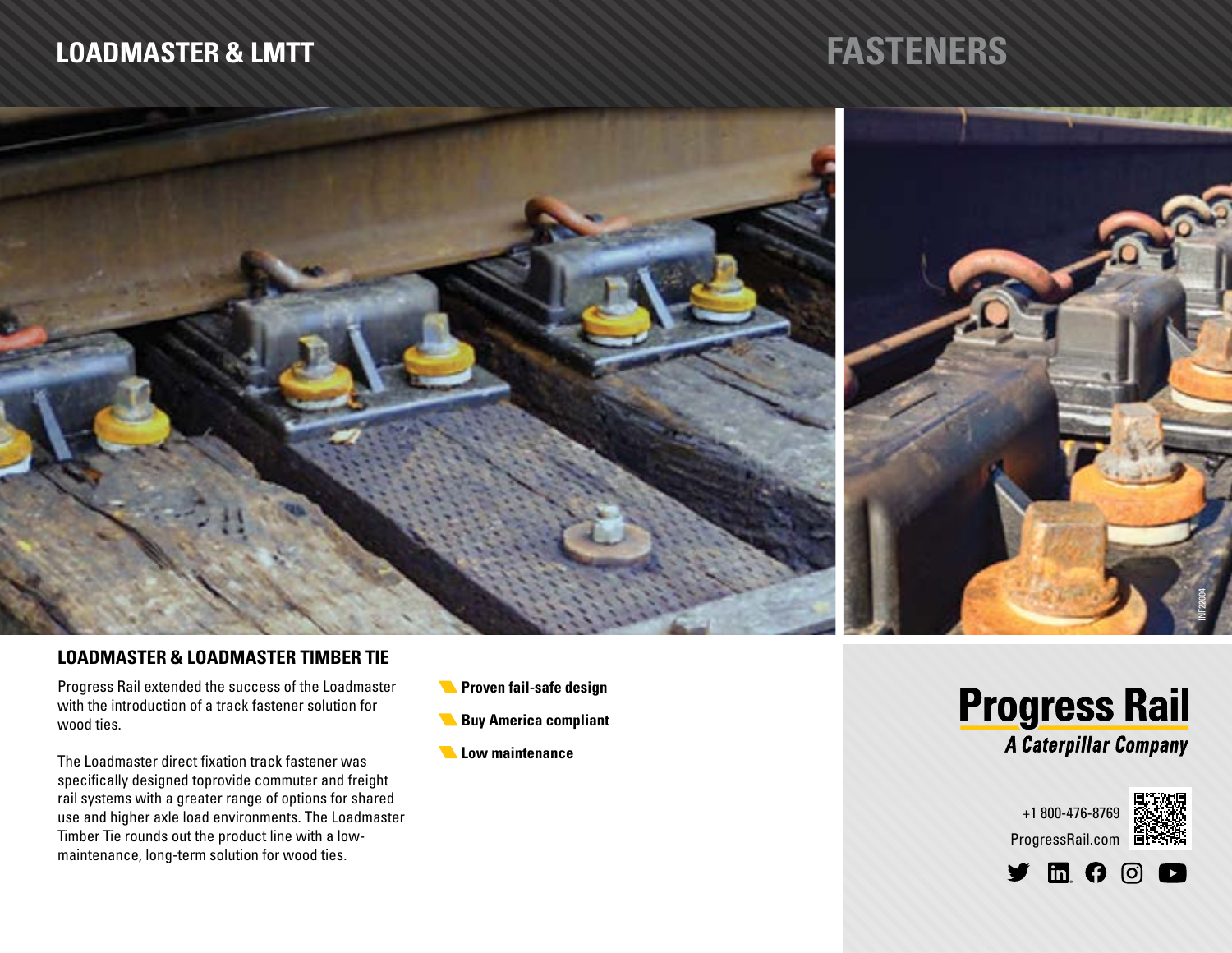

Loadmaster is the only direct fixation fastener on the market that is designed and tested for up to 40-ton axle loads. It has been a proven performer in heavy haul and passenger rail systems, with a track record of more than 25 years in service with no maintenance.

#### **ADVANCED ENGINEERING**

Loadmaster's containment design provides many advantages over the traditional sandwich concept used for decades. It allows for versatility with both single and dual vertical stiffness versions and innate fail-safe characteristics not seen in similar products.

### **BENEFITS**

- $\blacksquare$  Superior acoustical effectiveness
- $\blacksquare$  Unique dual stiffness design
- $\blacksquare$  Significant reduction of impact forces
- Reduce tie and ballast maintenance on bridge approaches with loadmaster transition areas







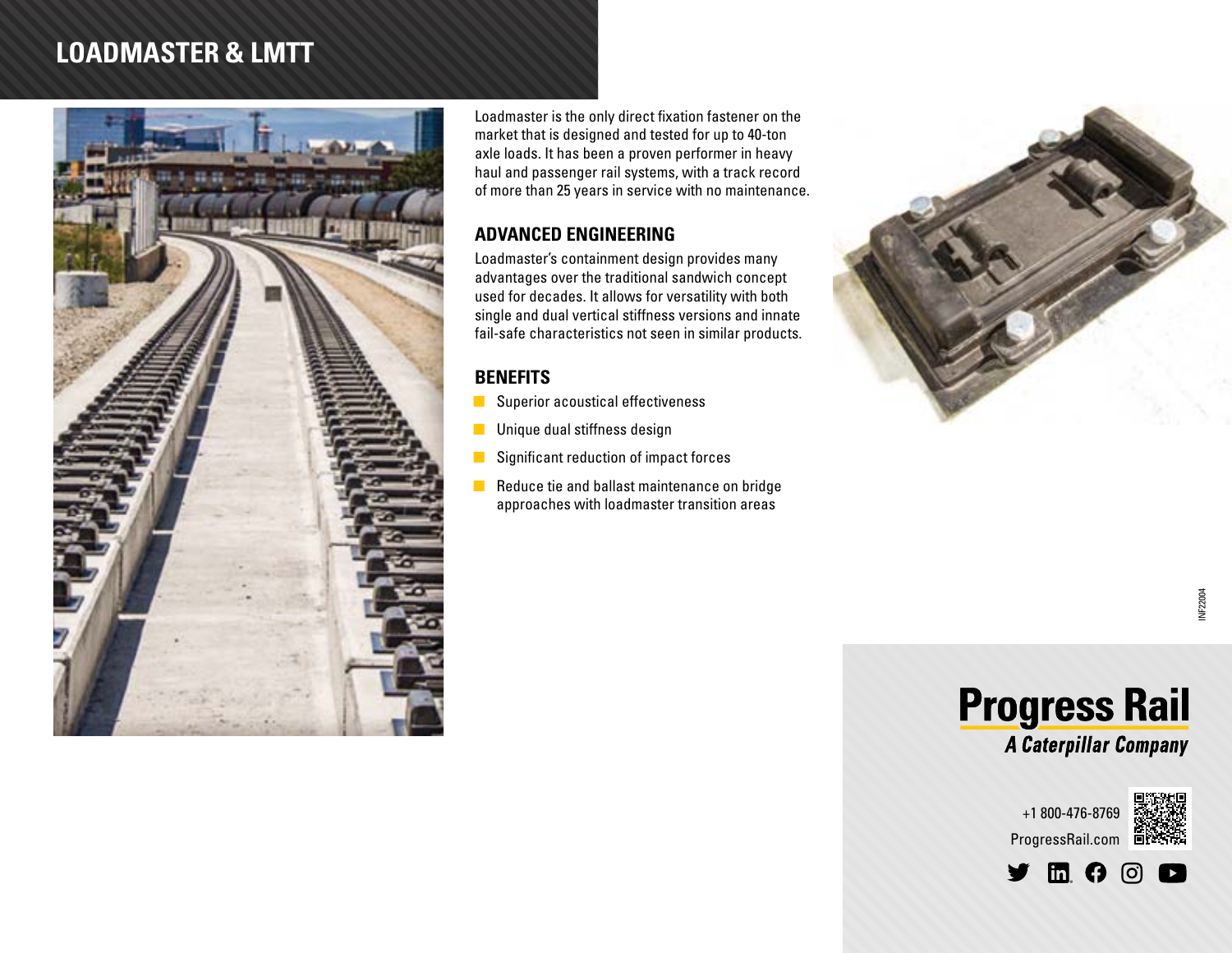#### **BEYOND DURABILITY**

Loadmaster has proven to be more than a durable fastener. It actually absorbs impact forces normally transmitted to supporting structures, thereby also extending their useful life. Some suggest that rails even last longer with Loadmaster.

- **n** Reduce ground and structure-borne vibrations
- **n** Matches track modulus between ballasted and ballast-less track
- **n** Low life-cycle cost
- $\blacksquare$  Low to NO maintenance
- **n** Improved "ride" quality
- $\blacksquare$  Reduced vertical and lateral deflections of bridge structuralcomponents of up to 90%\*
- $\blacksquare$  Eliminate plate cutting and spike kill on timber tie bridges

#### **SAVING BRIDGES**

Plate-cutting spike kill has met its match. Loadmaster Timber Tie helps protect wooden ties by minimizing the effects of ground-to-bridge impacts. It's the bonded fastener engineered specifically to reduce the need for expensive bridge track maintenance.

- $\blacksquare$  Reduces surfacing maintenance on ballasted approaches
- $\blacksquare$  Large bearing area minimizes tie cutting
- $\blacksquare$  Mitigates noise and vibration above 25 hertz
- $\blacksquare$  Reduces impact and extends structure life
	- $\triangle$  40% reduction in impact loads on heavy haul loadings of 32 ton and above\*
	- $\blacklozenge$  Virtual elimination of vertical and lateral deflection of bridge deck support\*